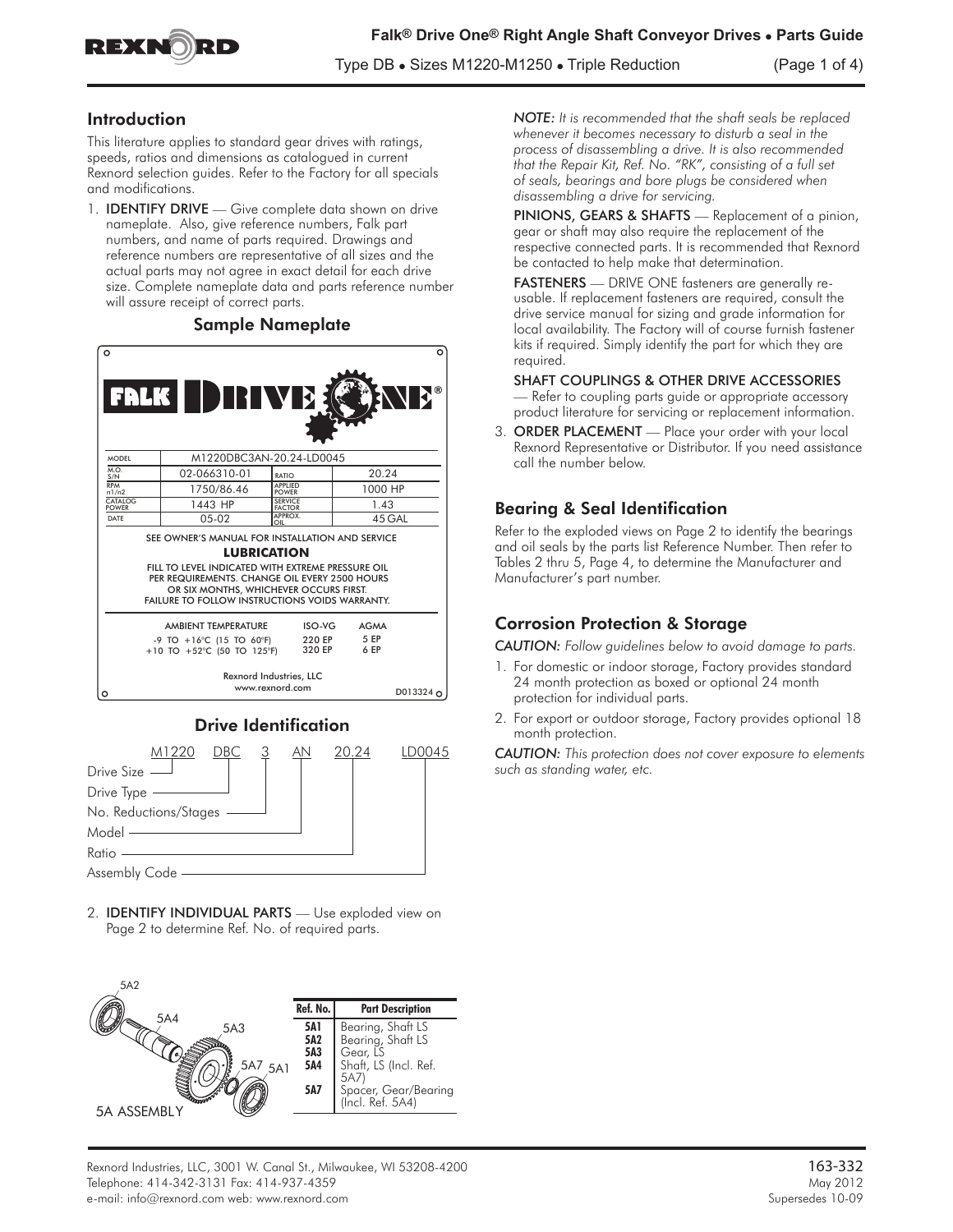



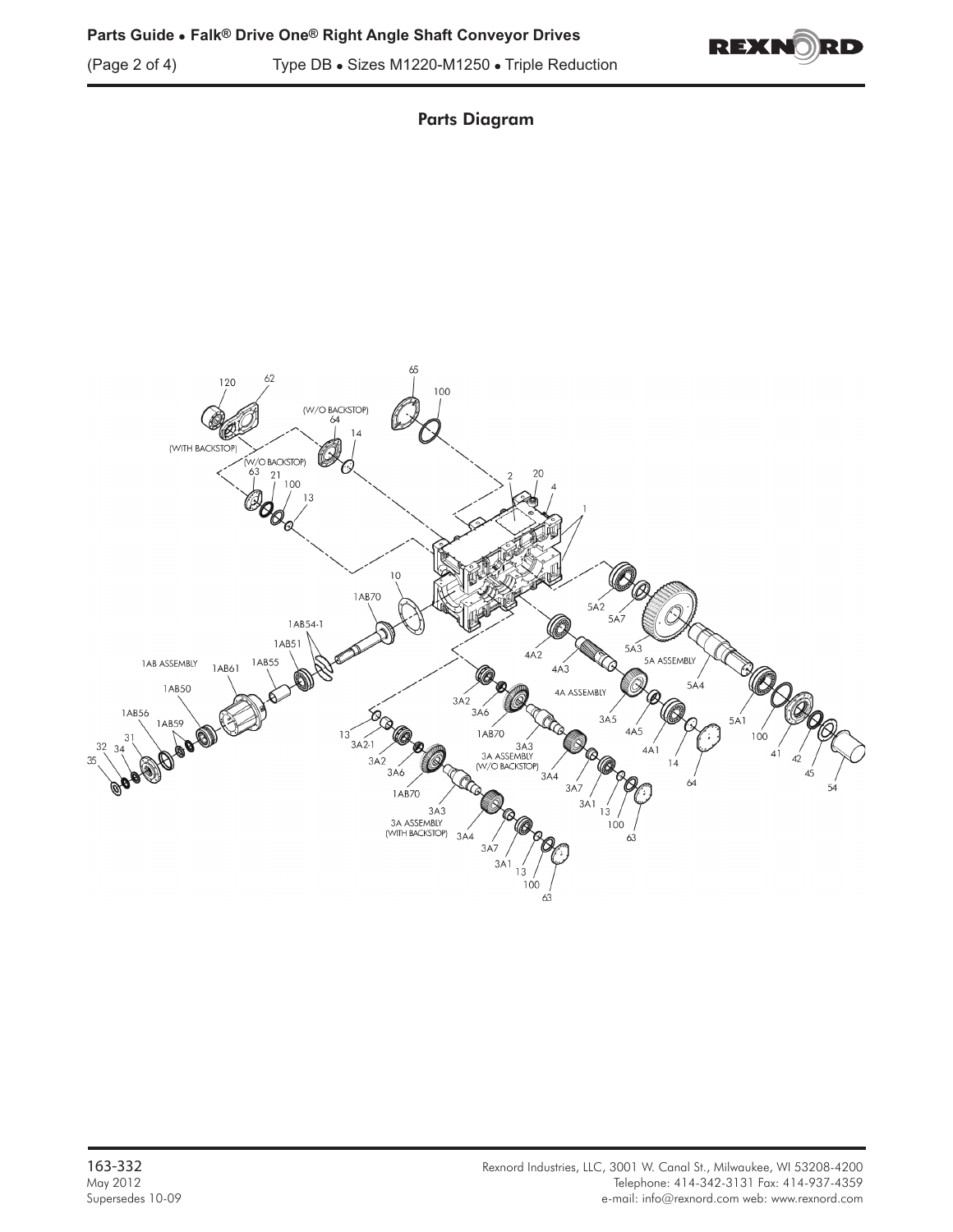

# **Falk® Drive One® Right Angle Shaft Conveyor Drives • Parts Guide**

Type DB **•** Sizes M1220-M1250 **•** Triple Reduction (Page 3 of 4)

# TABLE 1 - Parts List

| Ref. No.       | Description                                                                                                        |    |
|----------------|--------------------------------------------------------------------------------------------------------------------|----|
| ı              | Housing                                                                                                            |    |
| 2              | (Consists of Base & Cover & all Hardware)<br><b>Inspection Cover</b>                                               |    |
| 4              | Dipstick                                                                                                           |    |
| 10<br>13       | Shim-Gasket Set, Bearing Carrier                                                                                   |    |
| 14             | Keeper Plate, Intermediate Bearing<br>Keeper Plate, LSP Bearing                                                    |    |
| 20             | Air Vent                                                                                                           |    |
| 21<br>23       | Spacer, Housing HS Bore<br>Spacer, Housing LSP Bore                                                                |    |
| 30             | Seal Cage Assy. HS (Incl. Ref. 31-35, 34 where req'd.)                                                             |    |
| 31             | Seal Cage HS                                                                                                       |    |
| 32<br>34       | Seal, Exclusion HS (Outer)<br>Seal, Oil HS (Inner)                                                                 |    |
| 35             | Cover, Seal HS                                                                                                     |    |
| 40             | Seal Cage Assy. LS (Incl. Ret. 41-45, 44 where req'd.)                                                             | 71 |
| 41<br>42       | Seal Cage LS<br>Seal, Exclusion LS (Outer)                                                                         |    |
| 44             | Seal, Oil LS (Inner)                                                                                               |    |
| 45<br>54       | Cover, Seal LS                                                                                                     |    |
| 62             | Guard, Shatt LS<br>Cover (HS & LS Pinion)                                                                          |    |
| 63             | Cover, End (Intermediate)                                                                                          |    |
| 64<br>65       | Cover, End (LS Pinion)<br>Cover, End (LS Gear)                                                                     |    |
| 70             | Fan                                                                                                                |    |
| 71<br>75       | Guard, Fan                                                                                                         |    |
| 77             | Shroud, Fan<br>Fan Assy. (Incl. Ref. 70-76)                                                                        |    |
| 80             | Fan, Electric                                                                                                      |    |
| 81<br>100      | Fan, Electric, Drive Shroud<br>Gasket, Shim Kit (Drive)                                                            |    |
| 120            | Backstop                                                                                                           |    |
| 1AB            | <b>HIGH SPEED BEVEL HEAD ASSEMBLY (Incl. Ref.</b>                                                                  |    |
| 1AB50          | 1AB50-1AB70)                                                                                                       |    |
| 1AB51          | Bearing, HS<br>Bearing, HS                                                                                         |    |
| 1AB54-1        | Oil Retainer Plates (2 Piece)                                                                                      |    |
| 1AB55<br>1AB56 | Spacer, Shaft HS<br>Spacer, Shaft HS                                                                               |    |
| 1AB59          | Locknut & Washer                                                                                                   |    |
| 1AB61          | Carrier, Bearing HS                                                                                                |    |
| 1AB70<br>ЗΑ    | Set, Bevel HS<br><b>INTERMEDIATE SHAFT ASSEMBLY</b> (Incl. Ref. 3A1-3A3,                                           |    |
|                | 3A6/3A7 Less Bevel Gear)                                                                                           |    |
| 3A 1           | Bearing, Shaft Int.                                                                                                |    |
| 3A2<br>3A3     | Bearing, Shaft Int.<br>Pinion, Int. SOS (Incl. Ref. 3A7)                                                           |    |
| 3A3/3A4        | Pinion & Shatt Int. (Incl. Ref. 3A6 & 3A7)                                                                         |    |
| 3A5            | Gear, Int.                                                                                                         |    |
| 3A6<br>3A7     | Spacer, Int. Gear/Bearing (Incl. with Ret. 3A3/3A4)<br>Spacer, Int. Pinion/Bearing (Incl. with Ref. 3A3 & 3A3/3A4) |    |
| 4Α             | LOW SPEED PINION ASSEMBLY (Incl. Ref. 4A1-4A5 &                                                                    |    |
|                | 1A5)                                                                                                               |    |
| 4A1<br>4A2     | Bearing, Pinion LS<br>Bearing, Pinion LS                                                                           |    |
| 4А3            | Pinion LS (Incl. Ref. 4A5)                                                                                         |    |
| 4A5            | Spacer, Int. Gear/Bearing (Incl. with Ref. 4A3)                                                                    |    |
| 5Α             | LOW SPEED SHAFT ASSEMBLY (Incl. Ref. 5A1-5A7)                                                                      |    |
| 5A 1<br>5A2    | Bearing, Shaft LS<br>Bearing, Shaft LS                                                                             |    |
| 5A3            | Gear LS                                                                                                            |    |
| 5A4<br>5A7     | Shaft LS (Incl. Ref. 5A7)<br>Spacer, Gear/Bearing (Incl. with Ref. 5A4)                                            |    |
|                |                                                                                                                    |    |



SHAFT FAN PARTS

ELECTRIC FAN PARTS